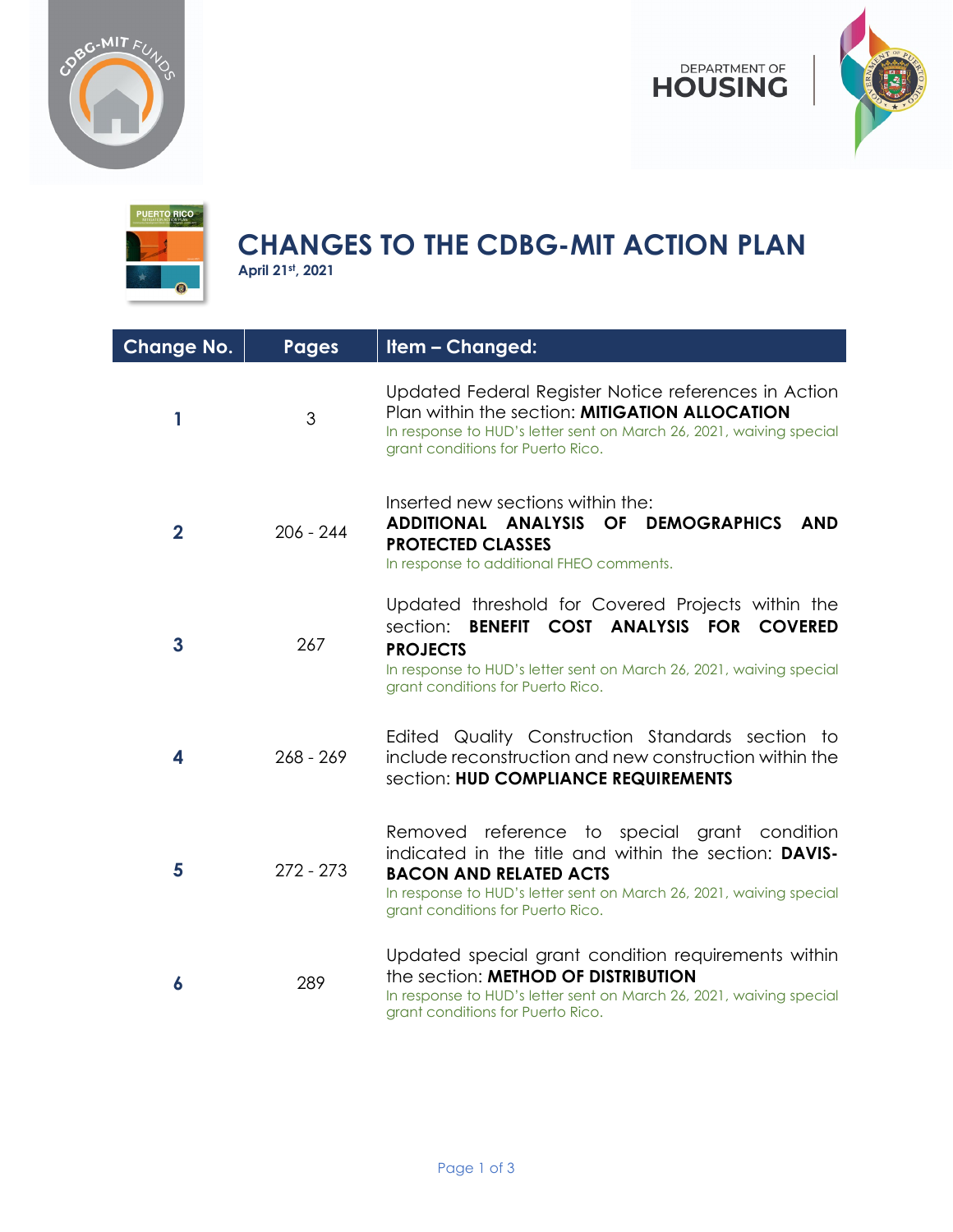





## **CHANGES TO THE CDBG-MIT ACTION PLAN**

**April 21st, 2021**

| <b>Change No.</b> | <b>Pages</b> | Item - Changed:                                                                                                                                                                                                                                                                                                                                                                                   |
|-------------------|--------------|---------------------------------------------------------------------------------------------------------------------------------------------------------------------------------------------------------------------------------------------------------------------------------------------------------------------------------------------------------------------------------------------------|
| 7                 | 290          | Adjustments to the Budget:<br>Added program budgets and LMI Goals for new<br>$\bullet$<br>Housing Programs: SOCIAL INTEREST HOUSING<br><b>MITIGATION PROGRAM</b> and<br><b>MULTI-SECTOR</b><br><b>COMMUNITY MITIGATION PROGRAM</b><br>Updated program budget and<br>changed<br><b>HOUSING</b><br>program name to SINGLE-FAMILY<br><b>MITIGATION PROGRAM</b><br>Adjusted the Programmatic LMI Goal |
| 8                 | 324          | Updated threshold for Covered Projects within the<br>Infrastructure Mitigation Program section: BENEFIT COST<br><b>ANALYSIS FOR COVERED PROJECTS</b><br>In response to HUD's letter sent on March 26, 2021, waiving special<br>grant conditions for Puerto Rico.                                                                                                                                  |
| 9                 | 329          | Updated language within the Infrastructure Mitigation<br>section:<br><b>ALIGNMENT</b><br>Program<br><b>WITH</b><br><b>CDBG-DR</b><br><b>PROGRAMS</b>                                                                                                                                                                                                                                              |
| 10                | $331 - 338$  | Updated the Housing Mitigation Program.<br>Changed program name to: SINGLE-FAMILY<br>$\bullet$<br><b>HOUSING MITIGATION PROGRAM</b>                                                                                                                                                                                                                                                               |
| 11                | $339 - 348$  | Added a new program under the Housing Portfolio:<br><b>SOCIAL</b><br><b>HOUSING</b><br><b>MITIGATION</b><br><b>INTEREST</b><br><b>PROGRAM</b>                                                                                                                                                                                                                                                     |
| 12                | $349 - 355$  | Added a new program under the Housing Portfolio:<br><b>MULTI-SECTOR</b><br><b>COMMUNITY</b><br><b>MITIGATION</b><br>$\bullet$<br><b>PROGRAM</b>                                                                                                                                                                                                                                                   |